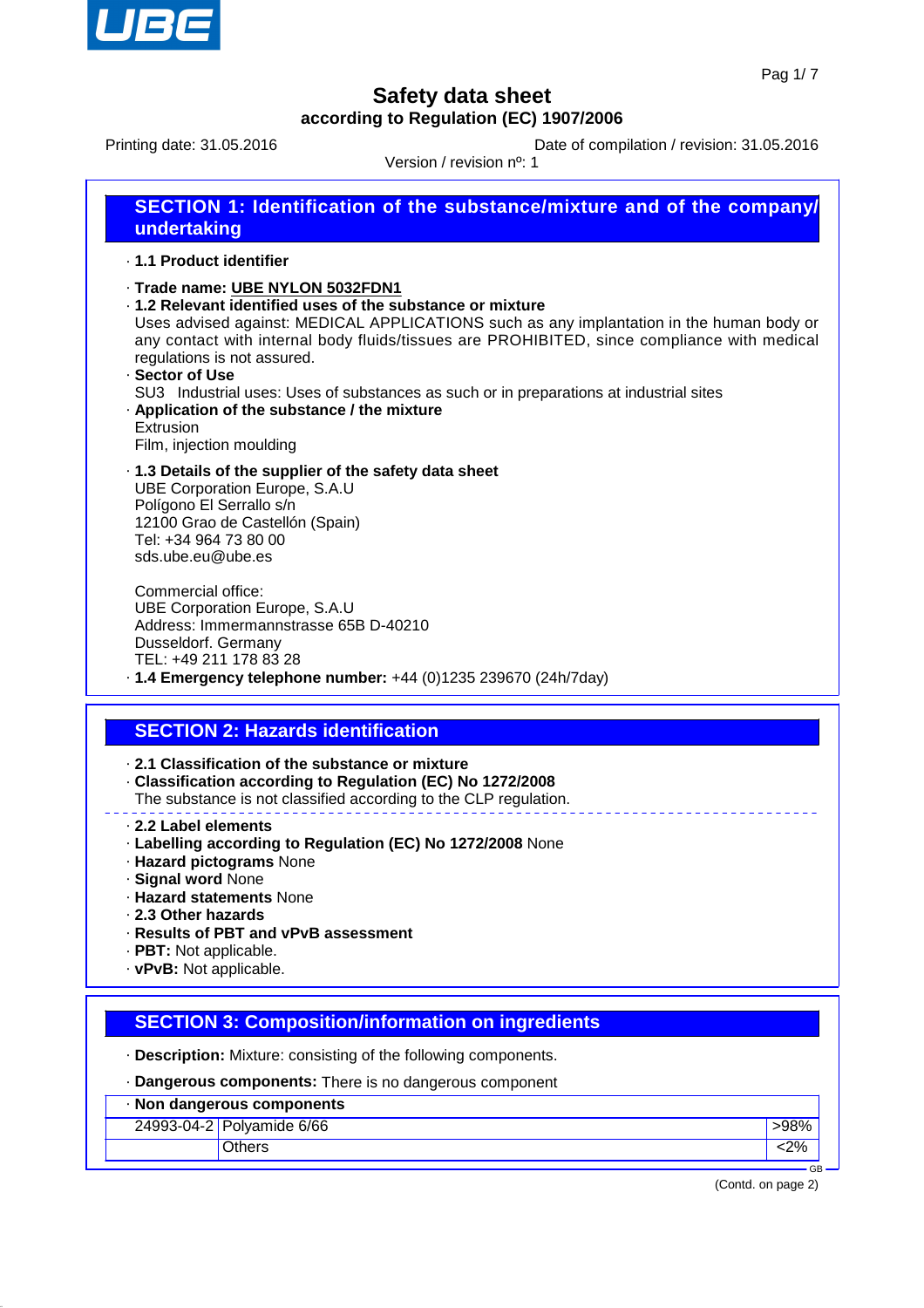

Printing date: 31.05.2016 **Date of compilation / revision: 31.05.2016** 

Version / revision nº: 1

#### **Trade name: UBE NYLON 5032FDN1**

## **SECTION 4: First aid measures**

· **4.1 Description of first aid measures** · **General information:** Immediately remove any clothing soiled by the product. Take affected persons out into the fresh air. Seek medical treatment.

#### · **After inhalation:**

- If exposed to vapors from heating and molding material , remove to fresh air .
- If symptoms, coughing and discomfort in nose and throat remain, get medical attention.
- · **After skin contact:**
- Immediately wash with water and soap and rinse thoroughly.
- If redness, itching or burning sensation develops, get medical attention.
- After contact with the molten product, cool rapidly with cold water.
- Do not pull solidified product off the skin.
- Seek medical treatment.
- · **After eye contact:**
- Inmediately flush exposed area with copious amounts of tepid water for at least 15 minutes If redness, itching or burning sensation develops, do not rub eyes and immediately get medical attention.
- · **After swallowing:**
- Rinse out mouth and then drink plenty of water.
- Do not induce vomiting; call for medical help immediately.
- · **4.2 Most important symptoms and effects, both acute and delayed** At molding state, expected to cause burns to skin. Irreversible dermatitis will occur if you do not wash affected skin immediately and thoroughly.
- · **4.3 Indication of any immediate medical attention and special treatment needed** Treatment: Treat according to symptoms (decontamination, vital functions), no known specific
- antidote.

## **SECTION 5: Firefighting measures**

- · **5.1 Extinguishing media** · **Suitable extinguishing agents: Water** 
	- Fire-extinguishing powder Carbon dioxide
- Use fire extinguishing methods suitable to surrounding conditions.
- · **For safety reasons unsuitable extinguishing agents:** Not known
- · **5.2 Special hazards arising from the substance or mixture**
- In case of fire, the following can be released: Carbon monoxide (CO) Carbon Dioxide (CO2) Under certain fire conditions, traces of other toxic gases cannot be excluded, e.g.: Hydrogen cyanide (HCN) Ammonia (NH3) · **5.3 Advice for firefighters**
- · **Protective equipment:** Firefighters should wear appropriate protective equipment Mouth respiratory protective device. · **Additional information**
- Cool endangered receptacles with water spray.

(Contd. on page 3)

GB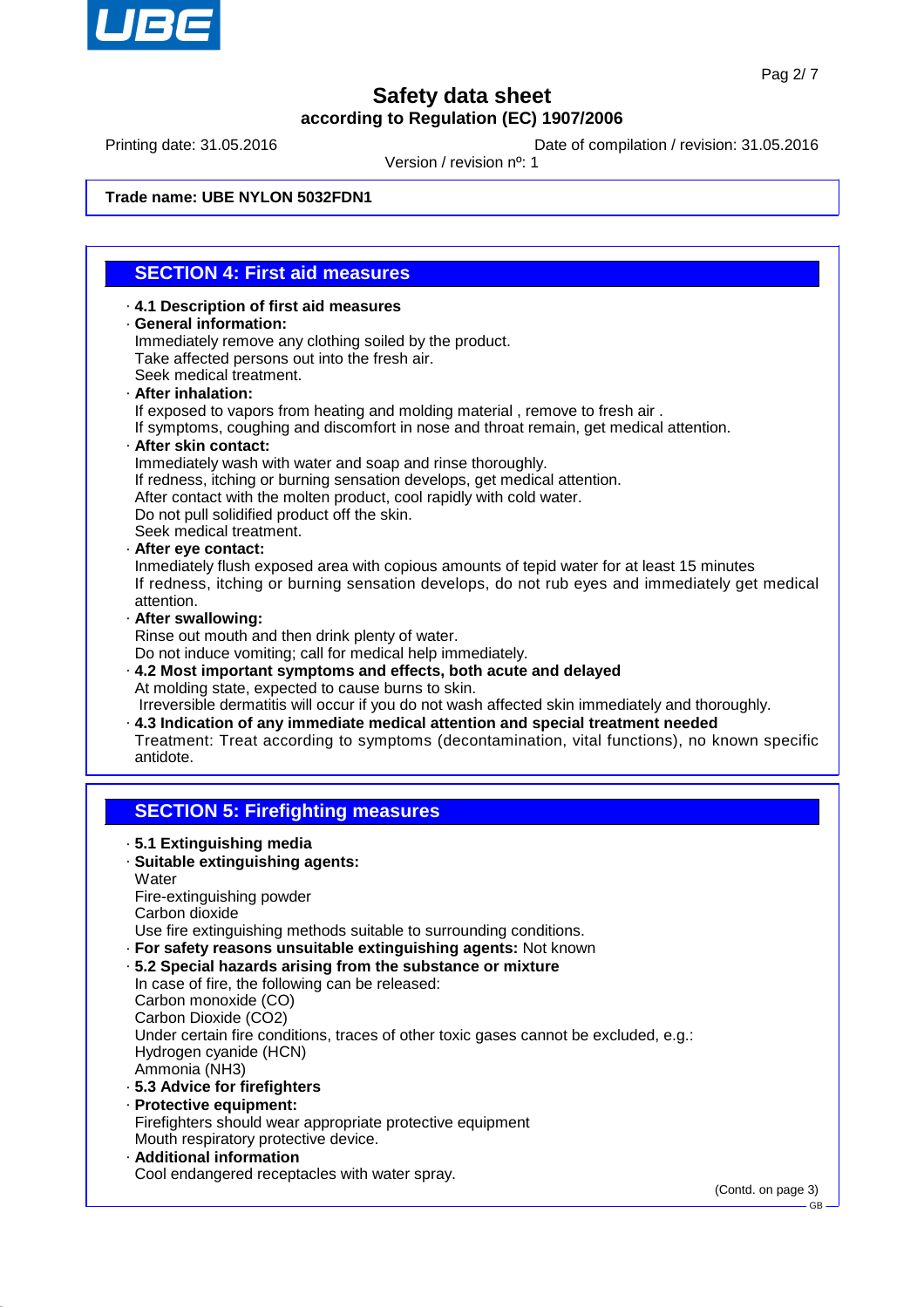

Printing date: 31.05.2016 **Date of compilation / revision: 31.05.2016** 

Version / revision nº: 1

**Trade name: UBE NYLON 5032FDN1**

Collect contaminated fire fighting water separately. It must not enter the sewage system.

### **SECTION 6: Accidental release measures**

- · **6.1 Personal precautions, protective equipment and emergency procedures** Stop leak if you can do so without risk Remove combustible materials Ensure adequate ventilation Use personal protective equipment as indicated in paragraph 8
- · **6.2 Environmental precautions:** Do not allow to enter sewers/ surface or ground water.
- · **6.3 Methods and material for containment and cleaning up:** Sweep up to prevent slipping on polymer pellets

Send for recovery or disposal in suitable receptacles.

- Dispose contaminated material as waste according to item 13.
- · **6.4 Reference to other sections** See Section 7 for information on safe handling. See Section 8 for information on personal protection equipment. See Section 13 for disposal information.

## **SECTION 7: Handling and storage**

· **7.1 Precautions for safe handling**

- Keep away from foodstuffs, beverages and feed. Immediately remove all soiled and contaminated clothing Wash hands before breaks and at the end of work. Do not eat, drink, smoke or sniff while working. molten state: Avoid skin contact with the liquefied material.
- Avoid breathing dust/fume/vapours.
- · **Information about fire and explosion protection:** Protect against electrostatic charges.
- · **7.2 Conditions for safe storage, including any incompatibilities**
- · **Storage:**
- · **Requirements to be met by storerooms and receptacles:**
- Store in cool, dry conditions in well sealed receptacles.
- · **Information about storage in one common storage facility:** Not required.
- · **Further information about storage conditions:** Protect from heat and direct sunlight.
- · **7.3 Specific end use(s)**
- No further relevant information available. See item 1.2
- **SECTION 8: Exposure controls/personal protection**
- · **Additional information about design of technical facilities:** Adequate ventilation should be maintained at handing. Additionally, local exhaust ventilation recommended at molding process.
- · **8.1 Control parameters**
- · **Ingredients with limit values that require monitoring at the workplace:** Not required.
- · **Additional information:** The lists valid during the making were used as basis.

(Contd. on page 4)

GB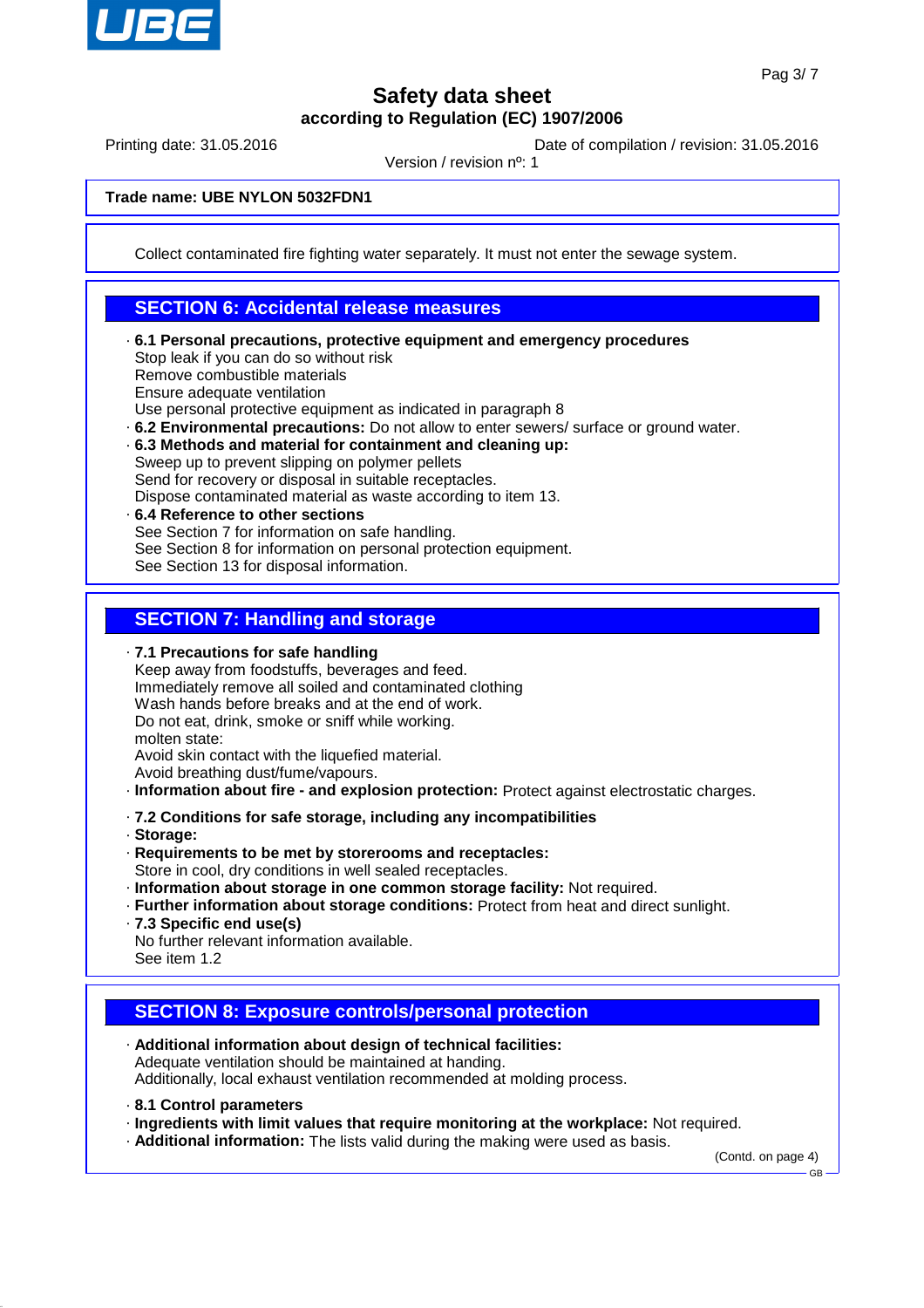

Printing date: 31.05.2016 **Date of compilation / revision: 31.05.2016** 

Version / revision nº: 1

**Trade name: UBE NYLON 5032FDN1**

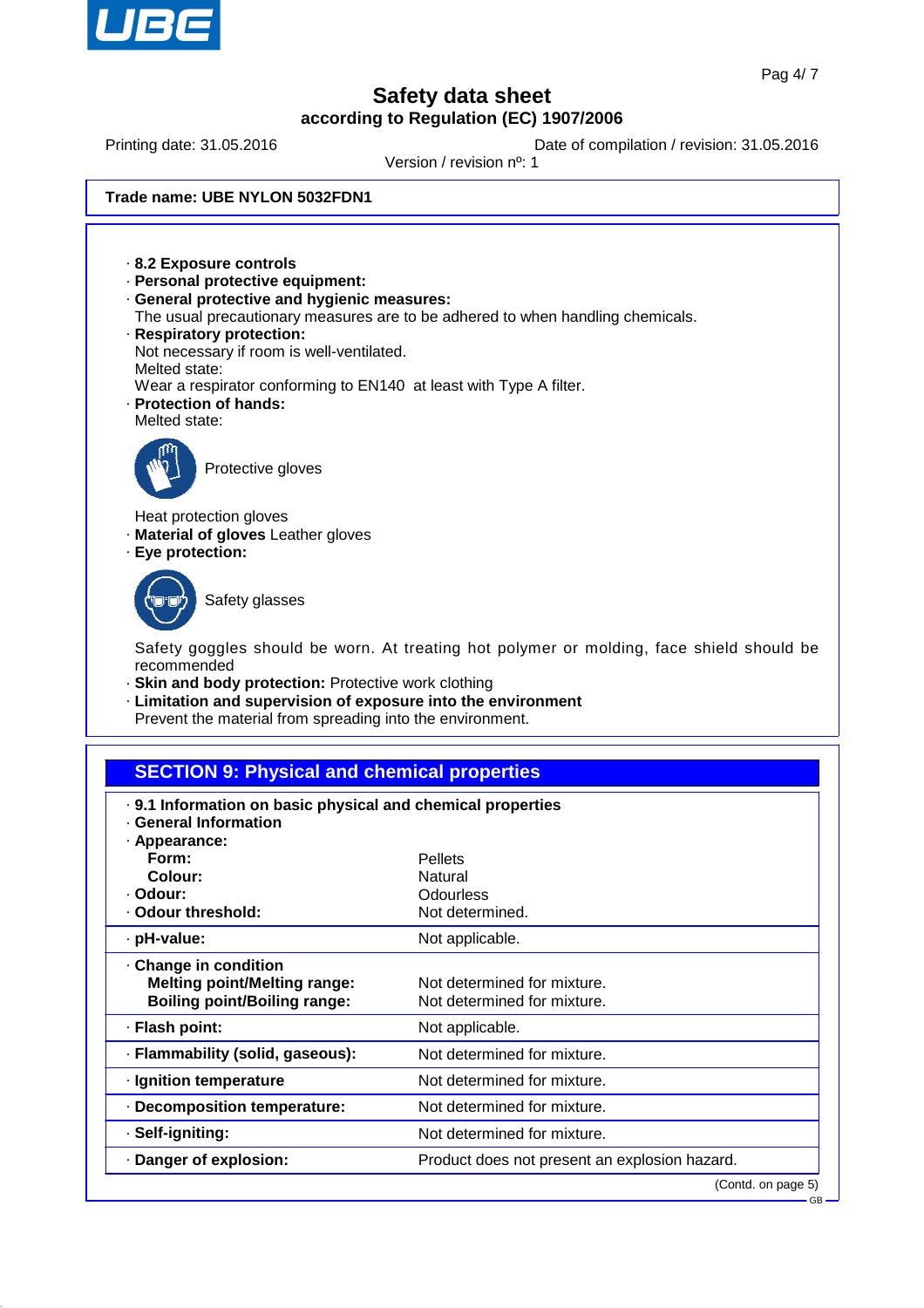

Printing date: 31.05.2016 **Date of compilation / revision: 31.05.2016** 

Version / revision nº: 1

| Trade name: UBE NYLON 5032FDN1 |  |  |  |
|--------------------------------|--|--|--|
|--------------------------------|--|--|--|

| · Explosion limits:                                        |                                                             |  |  |
|------------------------------------------------------------|-------------------------------------------------------------|--|--|
| Lower:                                                     | Not applicable for being a solid                            |  |  |
| Upper:                                                     | Not applicable for being a solid<br>No oxidising properties |  |  |
| . Oxidising properties                                     |                                                             |  |  |
| · Vapour pressure:                                         | Not applicable.                                             |  |  |
| · Density:                                                 | Not determined.                                             |  |  |
| · Relative density                                         | Not determined                                              |  |  |
| · Vapour density                                           | Not applicable for being a solid                            |  |  |
| · Evaporation rate                                         | Not applicable.                                             |  |  |
| · Solubility in / Miscibility with                         |                                                             |  |  |
| water:                                                     | Insoluble.                                                  |  |  |
| - Partition coefficient (n-octanol/water): Not determined. |                                                             |  |  |
| · Viscosity:                                               |                                                             |  |  |
| Dynamic:                                                   | Not determined.                                             |  |  |
| · Solvent content:                                         |                                                             |  |  |
| <b>Organic solvents:</b>                                   | $0.0\%$                                                     |  |  |
| VOC (EC)                                                   | 0.00%                                                       |  |  |
| Solids content:                                            | 100.0%                                                      |  |  |
| . 9.2 Other information                                    | No further relevant information available.                  |  |  |

### **SECTION 10: Stability and reactivity**

- · **10.1 Reactivity** Stable under ordinary conditions of use and storage.
- · **10.2 Chemical stability**
	- Stable at environment temperature.
- The product is stable if stored and handled as prescribed/indicated
- · **Thermal decomposition / conditions to be avoided:**
- No decomposition if used according to specifications. · **10.3 Possibility of hazardous reactions**
- No hazardous reactions if stored and handled as prescribed/indicated.
- · **10.4 Conditions to avoid** Avoid heat, flames, sparks and other sources of ignition. Avoid high temperature
- · **10.5 Incompatible materials:** Oxidizing agents, acids, bases and reactive agents.
- · **10.6 Hazardous decomposition products:**
- Carbon monoxide and carbon dioxide
- Hydrogen cyanide (prussic acid)
- Ammonia

## **SECTION 11: Toxicological information**

- · **11.1 Information on toxicological effects**
- · **Acute toxicity** Based on available data, the classification criteria are not met.
- · **Primary irritant effect:**
- · **Skin corrosion/irritation** Not classified (Lack of data)
- · **Serious eye damage/irritation** Not classified (Lack of data)
- · **Respiratory or skin sensitisation** Not classified (Lack of data)

(Contd. on page 6)

GB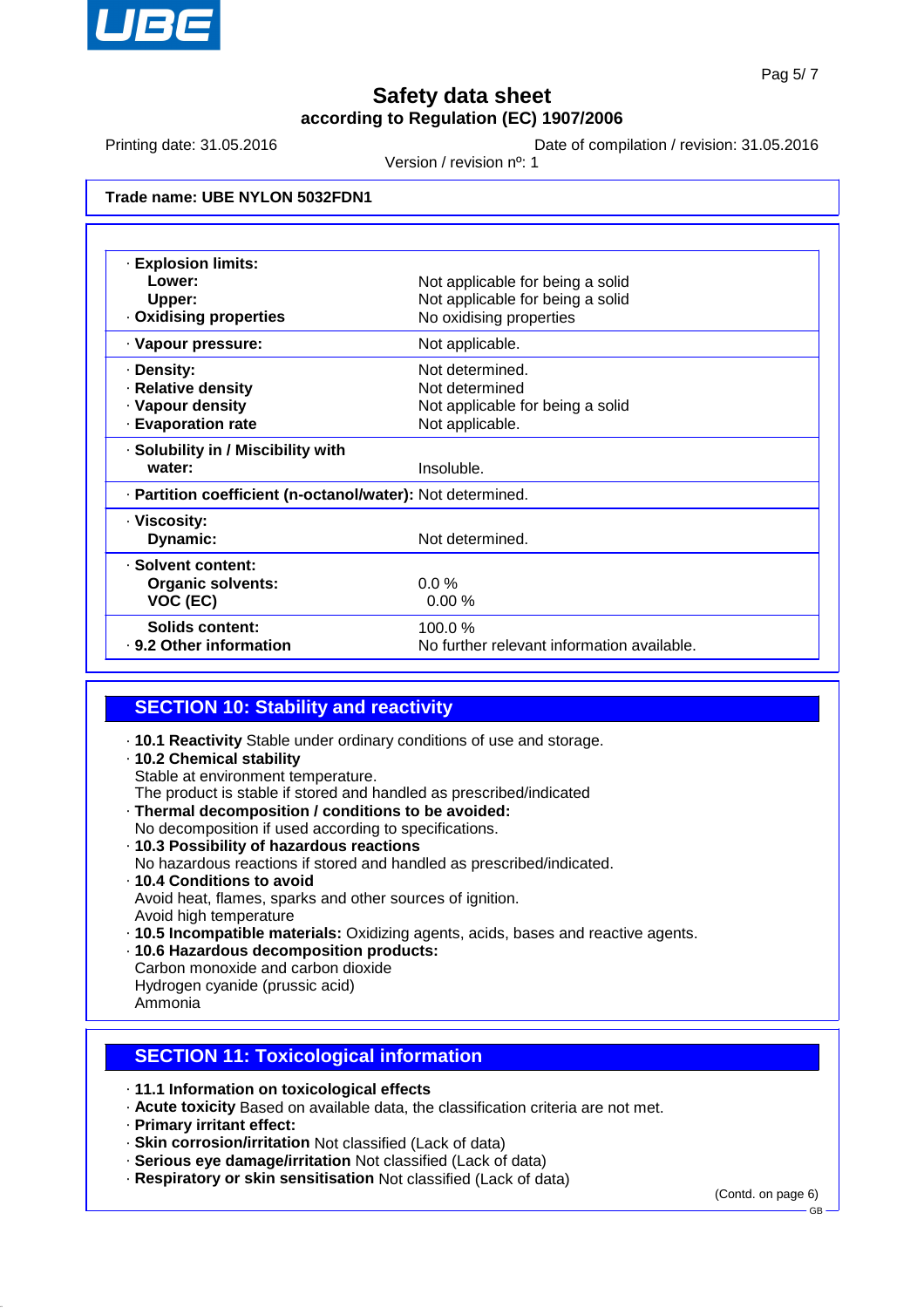

GB

## **Safety data sheet according to Regulation (EC) 1907/2006**

Printing date: 31.05.2016 **Date of compilation / revision: 31.05.2016** 

Version / revision nº: 1

#### **Trade name: UBE NYLON 5032FDN1**

· **Other information (about experimental toxicology):**

Aspiration hazard: No further relevant information available.

#### · **CMR effects (carcinogenity, mutagenicity and toxicity for reproduction)** No further relevant information available.

- · **Germ cell mutagenicity** Based on available data, the classification criteria are not met.
- · **Carcinogenicity** Based on available data, the classification criteria are not met.
- · **Reproductive toxicity** Based on available data, the classification criteria are not met.
- · **STOT-single exposure** Based on available data, the classification criteria are not met.
- · **STOT-repeated exposure** Based on available data, the classification criteria are not met.
- · **Aspiration hazard** Based on available data, the classification criteria are not met.

## **SECTION 12: Ecological information**

#### · **12.1 Toxicity**

- · **Aquatic toxicity:** No further relevant information available.
- · **12.2 Persistence and degradability** No further relevant information available.
- · **12.3 Bioaccumulative potential** No further relevant information available.
- · **12.4 Mobility in soil** No further relevant information available.
- · **12.5 Results of PBT and vPvB assessment**
- · **PBT:** Not applicable.
- · **vPvB:** Not applicable.
- · **12.6 Other adverse effects** No further relevant information available.

## **SECTION 13: Disposal considerations**

#### · **13.1 Waste treatment methods**

· **Recommendation**

Chemical residues generally count as special waste

Must not be disposed together with household garbage. Do not allow product to reach sewage system.

Disposal must be made according to official regulations.

- · **Uncleaned packaging:**
- · **Recommendation:**

Packaging may contain residues of the product and should be treated accordingly. Disposal must be made according to official regulations.

| <b>SECTION 14: Transport information</b> |                                                                |  |  |
|------------------------------------------|----------------------------------------------------------------|--|--|
| .14.1 UN-Number                          | The substance is not classified under transport<br>regulations |  |  |
| · ADR, ADN, IMDG, IATA                   | None                                                           |  |  |
| · 14.2 UN proper shipping name           | The substance is not classified under transport<br>regulations |  |  |
| · ADR, ADN, IMDG, IATA                   | None                                                           |  |  |
| · 14.3 Transport hazard class(es)        | The substance is not classified under transport<br>regulations |  |  |
|                                          | (Contd. on page 7)                                             |  |  |